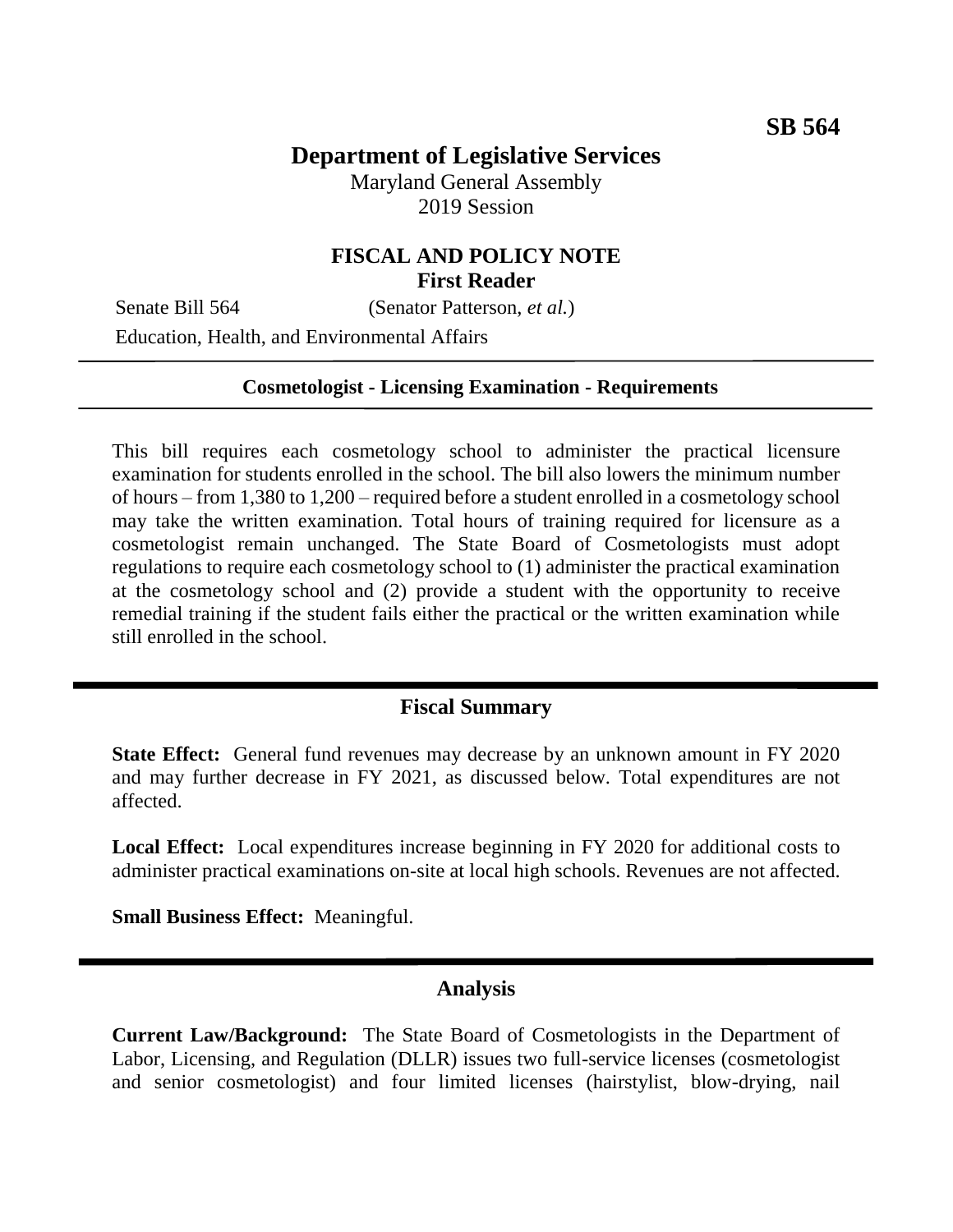technician, and esthetician). A cosmetologist or senior cosmetologist license authorizes the licensee to provide hair, nail, and esthetic services. The other licenses authorize the licensee to provide just that service. The board also registers apprentices. Applicants for licensure must pass a written and a practical examination and meet specified experience (apprenticeship) or education (specified hours of instruction at an approved cosmetology school) requirements.

For cosmetologists, an applicant may take the written examination after completing 1,380 hours of the required 1,500 total hours of training in a cosmetology school. The practical examination cannot be taken until 1,500 hours of training have been completed.

The board has a contract with a testing vendor (PSI) to perform all testing services. The contract covers the administration of both the written and practical examination. The contract was entered into in 2015 and is active through 2020. Currently, all students in private schools and the majority of students in public schools complete the practical examination at specific PSI testing facilities. PSI performs on-site practical examinations for a limited number of public schools.

**State Effect:** Chapter 256 of 2017 (effective July 1, 2018), established the State Barbers and Cosmetologists Boards' Fund in DLLR and redirected licensing revenue associated with the boards from the general fund to the new special fund. At the end of each fiscal year, any unspent and unencumbered portion of the special fund in excess of \$100,000 (*i.e.,* the operating surplus) reverts to the general fund. For example, if the fund has \$130,000 at the end of a fiscal year, then \$30,000 reverts to the general fund.

DLLR advises that the bill requires a change to its existing contract with PSI to incorporate the additional expenses associated with administering practical exams in more locations. DLLR is unable to estimate the amount of any additional compensation. The current contract runs through 2020. Funds used to increase compensation for the exam vendor under the current contract would have otherwise reverted to the general fund. Thus, special fund expenditures (which include the reversion) are not affected, but general fund revenues are reduced. Therefore, general fund revenues decrease by an unknown amount in fiscal 2020 and may further decrease in fiscal 2021. The amount in either year is estimated to be less than \$100,000. There is no effect beyond fiscal 2021 because it is assumed that a new examination contract will include recalculated fees (paid by exam takers, not the State) that fully cover the cost of on-site administration.

DLLR can adopt the required regulations and otherwise implement the bill with existing budgeted resources.

**Local Effect:** Cosmetology programs in public high schools are affected to the same extent as private cosmetology schools, as discussed below. Many public schools do not

SB 564/ Page 2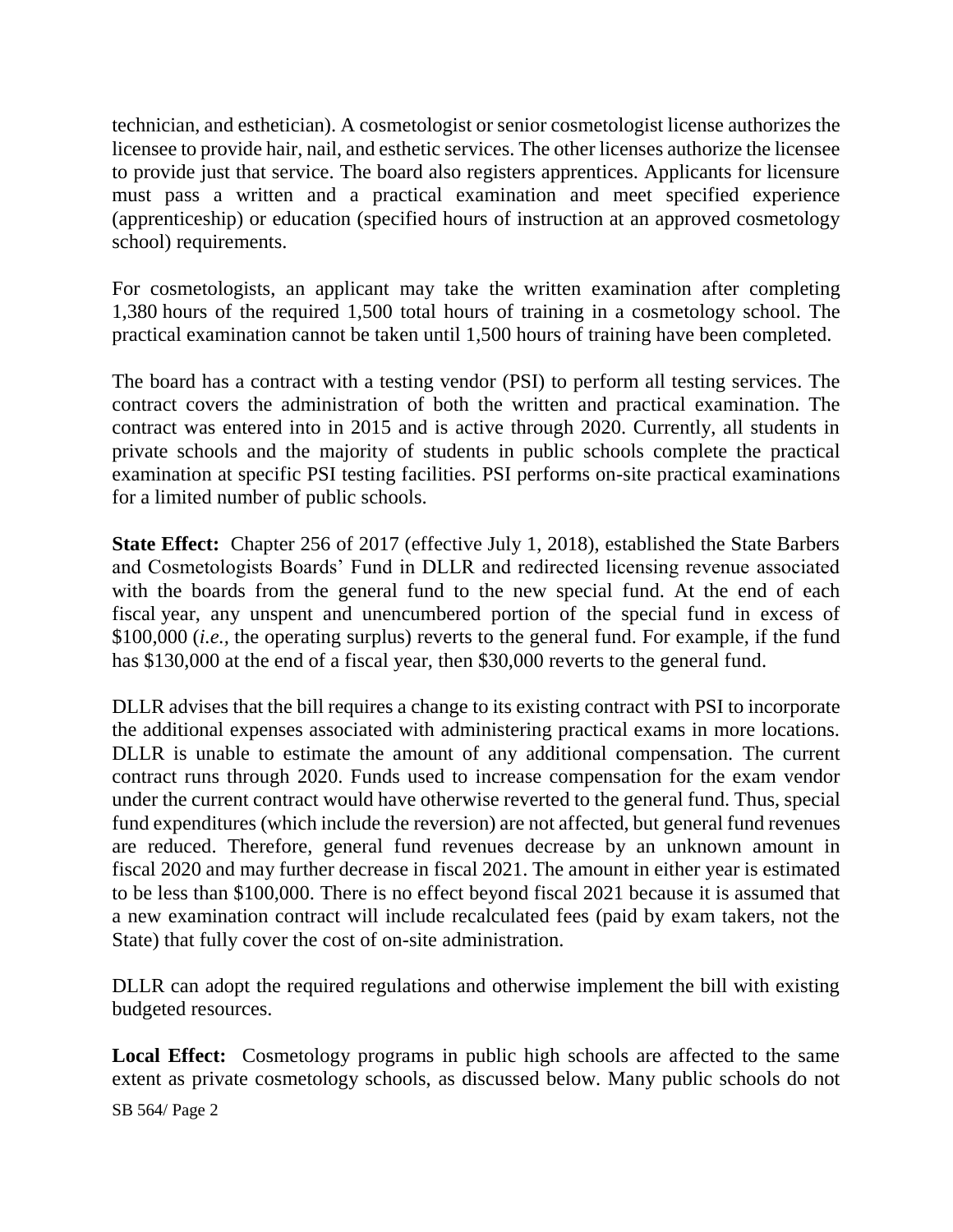have the large spaces necessary to administer practical examinations on-site. Therefore, local expenditures increase for additional costs to administer practical examinations, and, potentially, for remedial training. The overall effect on any particular local government is likely modest.

**Small Business Effect:** Private cosmetology schools, many of which are small businesses, potentially experience significant costs to administer the practical examination and provide remedial training. For example, the schools are likely to be required to close for the day to prevent any interference with the examination. This leads to lost instructional days, increasing costs to the businesses. Smaller schools without large clinics may also be required to obtain the space necessary to administer the examination.

The bill also requires schools to provide remedial training for students who do not pass either their written or practical examinations. The bill does not indicate whether the student or the school is responsible for the costs of the remedial training. Further complicating this requirement is the existing prohibition against a student taking the practical examination until the student has completed 1,500 hours of training. Once the student has completed those hours, the student is no longer enrolled in cosmetology school.

**Additional Comments:** The Department of Legislative Services notes that the bill requires the board to adopt regulations implementing the on-site examination requirement. Delaying the implementation of the on-site requirement in regulation until the current testing contract expires in 2020 may eliminate any fiscal effect to the State. In general, the terms of the testing contract allow PSI to set exam fees at a level that covers the cost of the exam administration. The State must reimburse PSI for any increase in the cost of administering the exams. However, if the on-site examination requirement were delayed until a new contract were in place for fiscal 2021, there would not be a fiscal effect in fiscal 2020 and the new contract would include recalculated fees (paid by exam takers) that could fully cover the costs associated with on-site examination administration. This would result in no effect on State expenditures or revenues in fiscal 2021 and beyond.

## **Additional Information**

**Prior Introductions:** None.

**Cross File:** HB 1203 (Delegate Queen, *et al.*) - Economic Matters.

**Information Source(s):** Department of Labor, Licensing, and Regulation; Maryland State Department of Education; Maryland Higher Education Commission; Department of Legislative Services